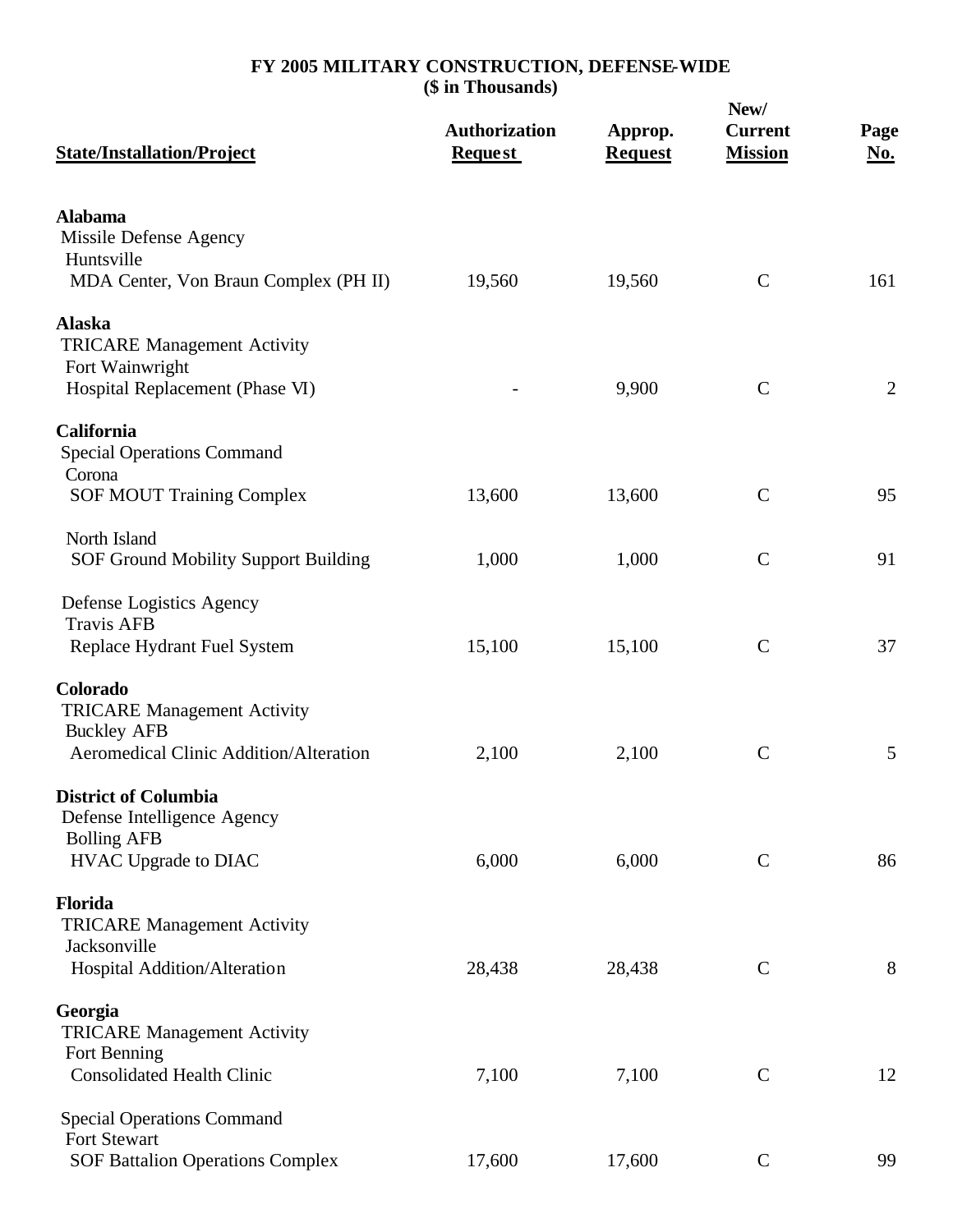|                                                              |                                        |                           | New/                             |                    |  |
|--------------------------------------------------------------|----------------------------------------|---------------------------|----------------------------------|--------------------|--|
| <b>State/Installation/Project</b>                            | <b>Authorization</b><br><b>Request</b> | Approp.<br><b>Request</b> | <b>Current</b><br><b>Mission</b> | Page<br><u>No.</u> |  |
| Hawaii                                                       |                                        |                           |                                  |                    |  |
| Defense Logistics Agency                                     |                                        |                           |                                  |                    |  |
| Pearl Harbor                                                 |                                        |                           |                                  |                    |  |
| Multi-Product Interface Tank                                 | 3,500                                  | 3,500                     | $\mathcal{C}$                    | 40                 |  |
| <b>Maryland</b>                                              |                                        |                           |                                  |                    |  |
| National Security Agency                                     |                                        |                           |                                  |                    |  |
| Fort Meade                                                   |                                        |                           |                                  |                    |  |
| <b>Critical Comm Path</b>                                    | 3,450                                  | 3,450                     | $\mathcal{C}$<br>$\mathbf C$     | 166<br>168         |  |
| <b>NSA Deep Wells</b><br>Reconfigured Chilled Water Phase II | 8,140<br>3,417                         | 8,140<br>3,417            | $\overline{C}$                   | 171                |  |
|                                                              |                                        |                           |                                  |                    |  |
| <b>North Carolina</b>                                        |                                        |                           |                                  |                    |  |
| <b>Special Operations Command</b>                            |                                        |                           |                                  |                    |  |
| Fort Bragg<br>Kennedy Hall Renovation                        | 11,988                                 | 11,988                    | $\mathsf{C}$                     | 118                |  |
| <b>SOF Company Operations Building</b>                       | 4,600                                  | 4,600                     | $\mathsf{C}$                     | 105                |  |
| <b>SOF Company Operations Complex</b>                        | 12,000                                 | 12,000                    | $\overline{C}$                   | 108                |  |
| <b>SOF Company Operations Facility</b>                       | 4,500                                  | 4,500                     | $\frac{C}{C}$                    | 112                |  |
| SOF Isolation Unit Training Facility                         | 8,300                                  | 8,300                     |                                  | 115                |  |
| <b>SOF Resistance Training Facility</b>                      | 1,500                                  | 1,500                     | $\overline{C}$                   | 121                |  |
| Defense Logistics Agency                                     |                                        |                           |                                  |                    |  |
| <b>Cherry Point Marine Corps Air Station</b>                 |                                        |                           |                                  |                    |  |
| Replace Hydrant Fuel System                                  | 22,700                                 | 22,700                    | $\mathbf C$                      | 43                 |  |
| Ohio                                                         |                                        |                           |                                  |                    |  |
| Defense Logistics Agency                                     |                                        |                           |                                  |                    |  |
| Columbus                                                     |                                        |                           |                                  |                    |  |
| <b>Replace Physical Fitness Facility</b>                     | 5,500                                  | 5,500                     | $\mathbf C$                      | 46                 |  |
| <b>Oklahoma</b>                                              |                                        |                           |                                  |                    |  |
| Defense Logistics Agency                                     |                                        |                           |                                  |                    |  |
| <b>Tinker AFB</b>                                            |                                        |                           |                                  |                    |  |
| Add/Alter Hydrant Fuel System                                | 5,400                                  | 5,400                     | $\mathbf C$                      | 49                 |  |
| Pennsylvania                                                 |                                        |                           |                                  |                    |  |
| Defense Logistics Agency                                     |                                        |                           |                                  |                    |  |
| Def Distribution Depot New Cumberland                        |                                        |                           |                                  |                    |  |
| <b>Consolidated Maintenance Facility</b>                     | 22,300                                 | 22,300                    | $\mathbf C$                      | 52                 |  |
| <b>South Carolina</b>                                        |                                        |                           |                                  |                    |  |
| <b>TRICARE Management Activity</b>                           |                                        |                           |                                  |                    |  |
| Parris Island                                                |                                        |                           |                                  |                    |  |
| Medical/Dental Clinic Replacement                            | 25,000                                 | 25,000                    | $\mathbf C$                      | 15                 |  |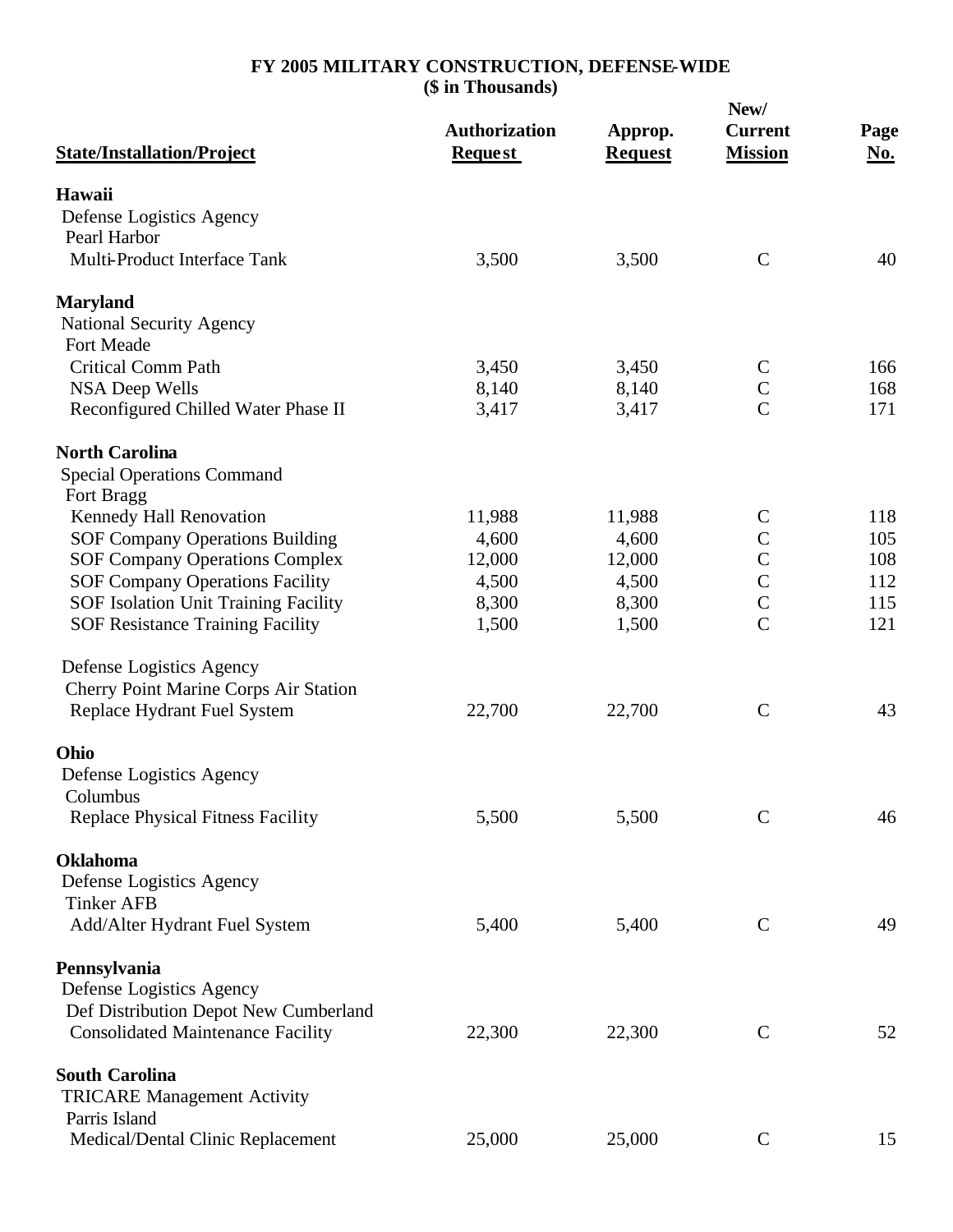| <b>State/Installation/Project</b>                  | <b>Authorization</b><br><b>Request</b> | Approp.<br><b>Request</b> | New/<br><b>Current</b><br><b>Mission</b> | Page<br><u>No.</u> |
|----------------------------------------------------|----------------------------------------|---------------------------|------------------------------------------|--------------------|
| <b>Texas</b>                                       |                                        |                           |                                          |                    |
| Defense Logistics Agency                           |                                        |                           |                                          |                    |
| Kingsville                                         |                                        |                           |                                          |                    |
| Replace Jet Fuel Storage Tank                      | 3,900                                  | 3,900                     | $\mathcal{C}$                            | 55                 |
| <b>Virginia</b>                                    |                                        |                           |                                          |                    |
| <b>TRICARE Management</b>                          |                                        |                           |                                          |                    |
| Fort Belvoir                                       |                                        |                           |                                          |                    |
| Hospital Replacement Phase I                       | 100,000                                | 43,000                    | $\mathcal{C}$                            | 19                 |
| Langley                                            |                                        |                           |                                          |                    |
| Hospital Addition/Alteration                       | 50,800                                 | 50,800                    | $\mathcal{C}$                            | 23                 |
|                                                    |                                        |                           |                                          |                    |
| <b>Special Operations Command</b><br>Dam Neck      |                                        |                           |                                          |                    |
| SOF High Explosive Magazine                        | 1,400                                  | 1,400                     | $\mathcal{C}$                            | 125                |
| <b>SOF Operational Trainer Support Facility</b>    | 4,300                                  | 4,300                     | $\overline{C}$                           | 127                |
|                                                    |                                        |                           |                                          |                    |
| Fort A.P.Hill                                      |                                        |                           |                                          |                    |
| <b>SOF Ground Mobility Support Building</b>        | 1,500                                  | 1,500                     | $\mathcal{C}$                            | 130                |
| <b>Little Creek</b>                                |                                        |                           |                                          |                    |
| <b>Boat Support Facility</b>                       | 10,500                                 | 10,500                    | $\mathsf{C}$                             | 138                |
| <b>SOF Combat Skills Compound</b>                  | 12,700                                 | 12,700                    | $\mathbf C$                              | 135                |
| SOF Ground Mobility Maintenance Facility           | 1,000                                  | 1,000                     | $\overline{C}$                           | 141                |
| Defense Logistics Agency                           |                                        |                           |                                          |                    |
| <b>Defense Distribution Depot Richmond</b>         |                                        |                           |                                          |                    |
| <b>Conference Center</b>                           | 3,600                                  | 3,600                     | $\mathsf{C}$                             | 59                 |
| <b>Security Enhancements</b>                       | 6,500                                  | 6,500                     | $\mathcal{C}$                            | 61                 |
| Oceana Naval Air Station                           |                                        |                           |                                          |                    |
| <b>Bulk Fuel Storage Tank</b>                      | 3,589                                  | 3,589                     | $\mathbf C$                              | 63                 |
|                                                    |                                        |                           |                                          |                    |
| Diego Garcia                                       |                                        |                           |                                          |                    |
| <b>TRICARE Management Activity</b><br>Diego Garcia |                                        |                           |                                          |                    |
| Dental Clinic Replacement                          | 3,800                                  | 3,800                     | $\mathbf C$                              | 27                 |
|                                                    |                                        |                           |                                          |                    |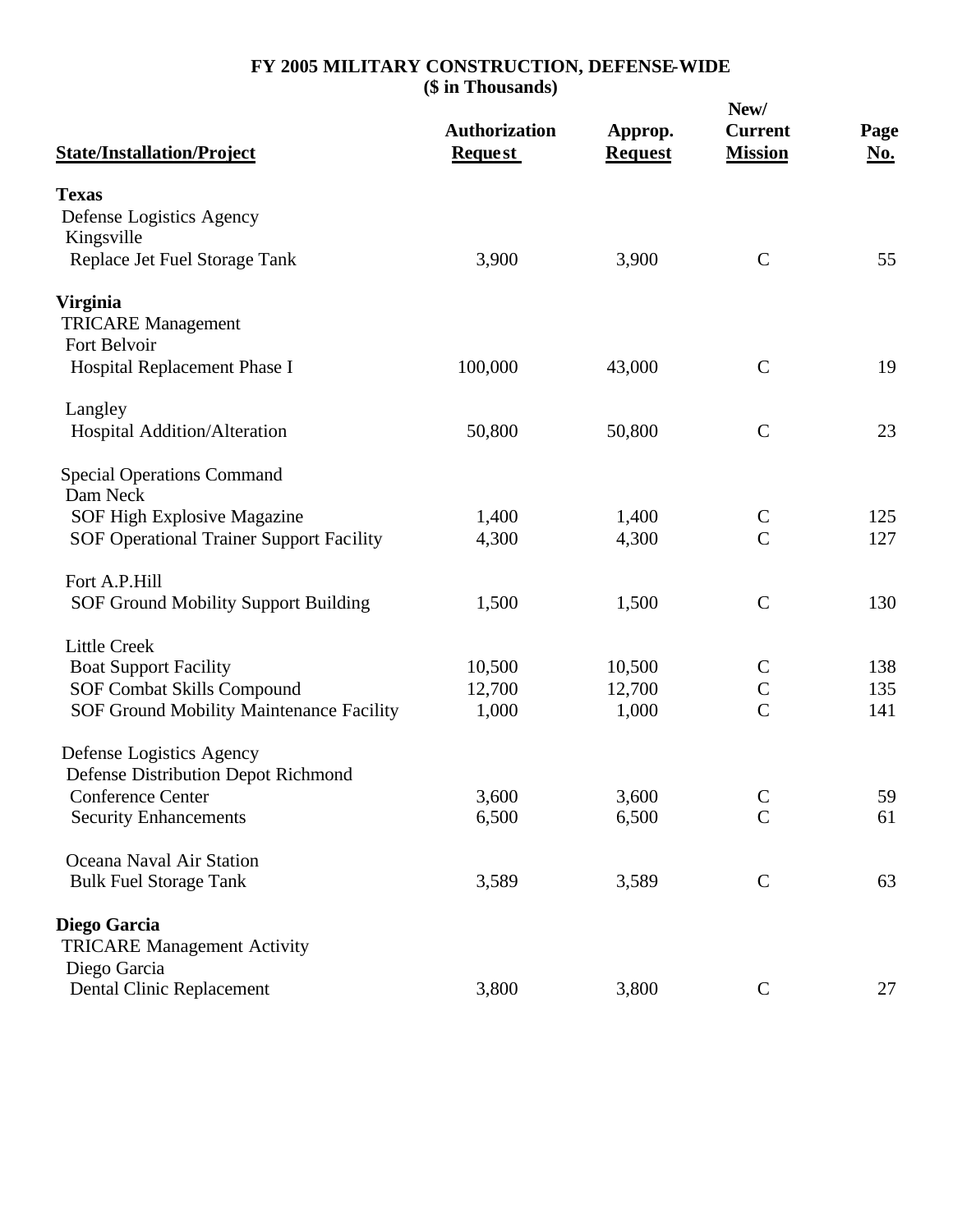| <b>State/Installation/Project</b>                    | <b>Authorization</b><br><b>Request</b> | Approp.<br><b>Request</b> | New/<br><b>Current</b><br><b>Mission</b> | Page<br>No. |
|------------------------------------------------------|----------------------------------------|---------------------------|------------------------------------------|-------------|
| <b>Germany</b><br><b>TRICARE Management Activity</b> |                                        |                           |                                          |             |
| Grafenwoehr                                          |                                        |                           |                                          |             |
| Dispensary/Dental Clinic Addition/Alteration         | 13,000                                 | 13,000                    | $\mathbf C$                              | 31          |
| DoD Education Activity                               |                                        |                           |                                          |             |
| Grafenwoehr                                          |                                        |                           |                                          |             |
| New Elementary/Middle School                         | 36,247                                 | 36,247                    | $\mathcal{C}$                            | 73          |
| Vilseck                                              |                                        |                           |                                          |             |
| Vilseck High School Renovation/Addition              | 9,011                                  | 9,011                     | $\mathcal{C}$                            | 77          |
| Guam                                                 |                                        |                           |                                          |             |
| DoD Education Activity                               |                                        |                           |                                          |             |
| Agana Naval Air Station                              |                                        |                           |                                          |             |
| <b>Guam High School Replacement</b>                  | 26,964                                 | 26,964                    | $\mathcal{C}$                            | 81          |
| Japan                                                |                                        |                           |                                          |             |
| Defense Logistics Agency                             |                                        |                           |                                          |             |
| Misawa AB                                            |                                        |                           |                                          |             |
| <b>Hydrant Fuel System</b>                           | 19,900                                 | 19,900                    | $\mathcal{C}$                            | 66          |
| <b>Marianas Island</b>                               |                                        |                           |                                          |             |
| <b>Special Operations Command</b>                    |                                        |                           |                                          |             |
| Guam                                                 |                                        |                           |                                          |             |
| <b>SOF Ground Mobility Support Building</b>          | 2,200                                  | 2,200                     | $\mathbf C$                              | 144         |
| Portugal                                             |                                        |                           |                                          |             |
| Defense Logistics Agency                             |                                        |                           |                                          |             |
| Lajes Field                                          |                                        |                           |                                          |             |
| Replace Hydrant Fuel System                          | 19,113                                 | 19,113                    | $\mathbf C$                              | 69          |
| <b>United Kingdom</b>                                |                                        |                           |                                          |             |
| <b>Special Operations Command</b>                    |                                        |                           |                                          |             |
| <b>RAF Mildenhall</b>                                |                                        |                           |                                          |             |
| <b>SOF Operations/Intel Facility</b>                 | 10,200                                 | 10,200                    | $\mathbf C$                              | 150         |
| <b>Worldwide Classified Locations</b>                |                                        |                           |                                          |             |
| <b>Special Operations Command</b>                    |                                        |                           |                                          |             |
| SOF Information Operations Facility Addition         | 4,800                                  | 4,800                     | $\mathsf{C}$<br>$\overline{C}$           | 157         |
| <b>SOF Building Addition</b>                         | 2,600                                  | 2,600                     |                                          | 154         |